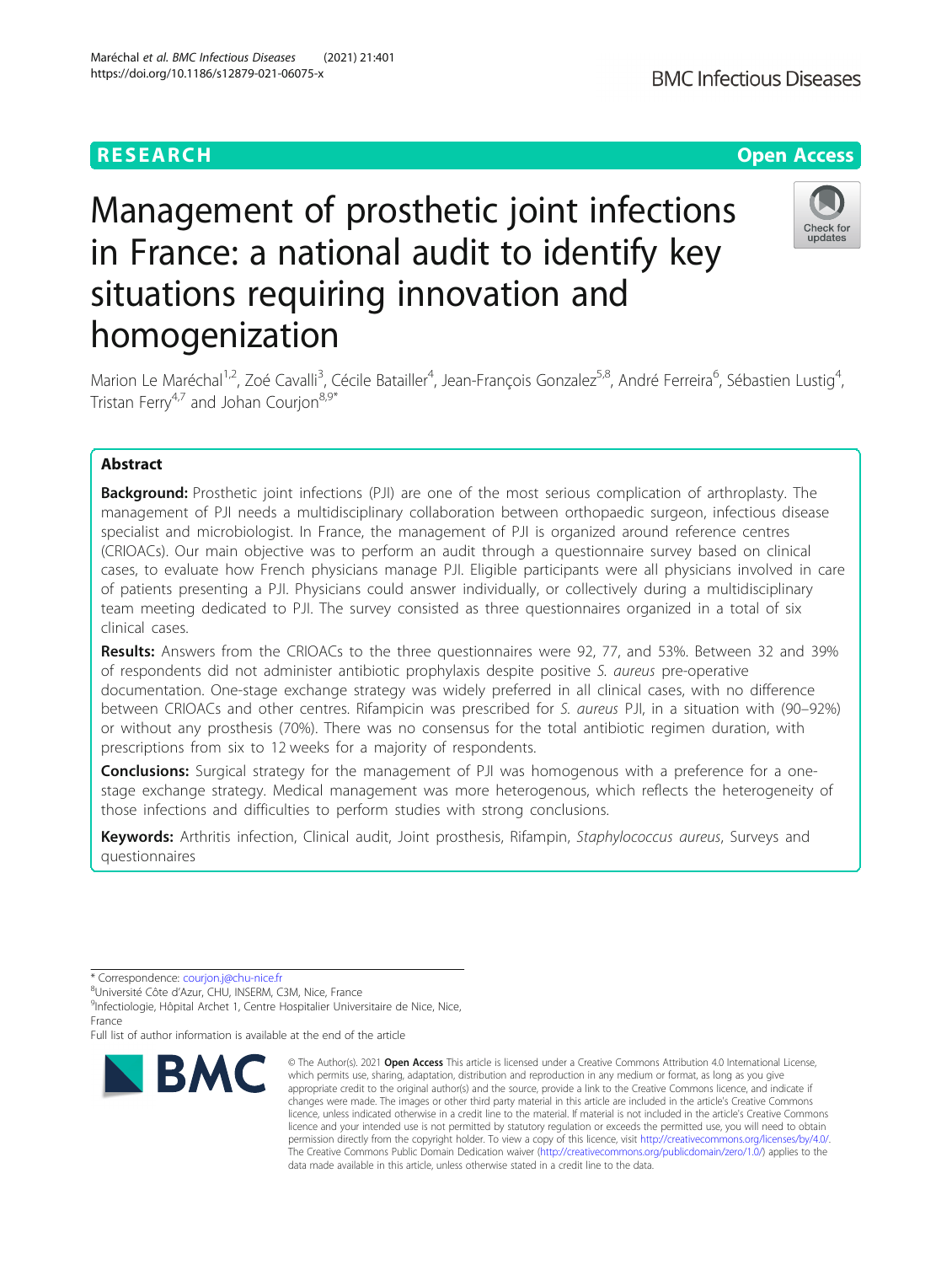#### <span id="page-1-0"></span>Introduction

Prosthetic joint infections (PJI) are one of the most serious complication of arthroplasty [[1\]](#page-6-0). Those infections are a complication following surgery, with a frequency of 0.8–1.9% of PJI after total knee replacement [\[2](#page-7-0)–[4](#page-7-0)], and 0.3–1.7% of PJI after total hip replacement [[4](#page-7-0)–[6](#page-7-0)]. The management of PJI needs a multidisciplinary collaboration between, at least, orthopaedic surgeon, infectious disease specialist and microbiologist, to decide for exams to perform in the pre-operative evaluation, the type of surgery to choose, and the most suitable antibiotic regimen. Even if the benefit of such collaboration has not been published in PJI management, it is known in other complex diseases, such as endocarditis [[7\]](#page-7-0).

One of the main issues in PJI management is the high heterogeneity of clinical situation: heterogeneity on the localization, on the delay (early (1–3 months after implantation  $[1]$  $[1]$ ), or delayed), and on the presentation (acute or chronic). Microbiologic samples can isolate, none, one, or several bacteria.

In the field of PJI recommendations, the level of evidence remains low. For instance, in the recommendations from IDSA concerning the management of PJI, 63.5% of recommendations are based on level III quality of evidence (evidence from opinions of respected authorities, based on clinical experience, descriptive studies, or reports of expert committees) [[8\]](#page-7-0).

In France, in 2008, hospitalization for PJI accounted for 0.2% of all hospitalization [[9\]](#page-7-0). The management of PJI is mainly performed in public hospitals (83% in 2008, [[9\]](#page-7-0)), and organized around reference centres. Considering the heterogeneity of PJI to manage and the global low level of evidence available, we hypothesized that clinical practice was diversified from one hospital to another.

Our main objective was to perform an audit through a questionnaire survey based on clinical cases, to evaluate how French physicians declare managing PJI in daily care.

#### Methods

#### Background information

For PJI management France is organized, since 2008, in a large network of Reference centres specialized in the management of PJI (Centre de Référence des Infections Ostéo-Articulaires complexes (CRIOACs)). This CRIOACs network consists of nine reference centres, each coordinating at least two of the 21 associated centres.

All physicians and hospitals in France can contact one of the CRIOACs, to ask for a patient management advice, or for a patient transfer to a specialized centre. The list of all CRIOACs is available on the ministry of health website [\[10\]](#page-7-0).

#### Participants

Eligible participants were all physicians involved in care of patients presenting a PJI, with no restriction regarding their speciality (surgeons, clinical care medicine or microbiologists). We restricted the list to the physicians who subscribed to one of those emailing lists: 1) French society of hip and knee (Société Française de la Hanche et du Genou (SFHG)), 2) National network of research in infectious diseases (Réseau National de Recherche Clinique en Infectiologie (RENARCI)), 3) The CRIOAC centers emailing list. All physicians who subscribed to one (or several) emailing list(s) received an invitation email (sent by JC and TF) including information about the study and a link to the online survey. Total number of physicians who received the invitation email is too difficult to establish. Therefore, we estimated the response rate over the number of CRIOACs who answered among the total number of CRIOACs in France  $(N = 30)$ .

Physicians could answer individually, or collectively during a multidisciplinary team meeting dedicated to PJI (one answer per meeting independently of the number of physicians taking part to the meeting).

#### Survey tool development

The survey was divided in three questionnaires sent in a 5 months period. Each questionnaire was divided in three parts: 1) an introduction to characterize the participant(s); 2) the first clinical case; 3) the second clinical case (Fig. [1\)](#page-2-0). Questionnaires are available in "Annexes" part). Those questionnaires were developed by JC, MLM, TF, and ZC based on the literature, on their personal experience, and on issues addressed during multidisciplinary meetings dedicated to PJI. Clinical situations were chosen for their frequency in clinical practice [[11](#page-7-0)] for the lack of recommendations and literature in the situation, and for their diversity. We aimed to address common issues with and without prosthesis, late and early, and with different bacteria. However, we decided to limit algorithms in respondents' choices to make the results easier to understand. Therefore, we did not include any situation involving reconstructive or vascular surgery.

Each questionnaire, was written in French, formatted in SurveyMonkey® and the first one was pilot tested by four physicians, to check for length and clarity.

Non-infectious diseases specialists could skip questions dedicated to antibiotic therapy with a dedicated answer "Not concerned with medical treatment decisions".

#### Data collection

The first questionnaire was opened on January 2019 (invitation sent the 14th of January 2019), the second one on February 2019 (invitation sent the 5th of March 2019), and the third one on May 2019 (invitation sent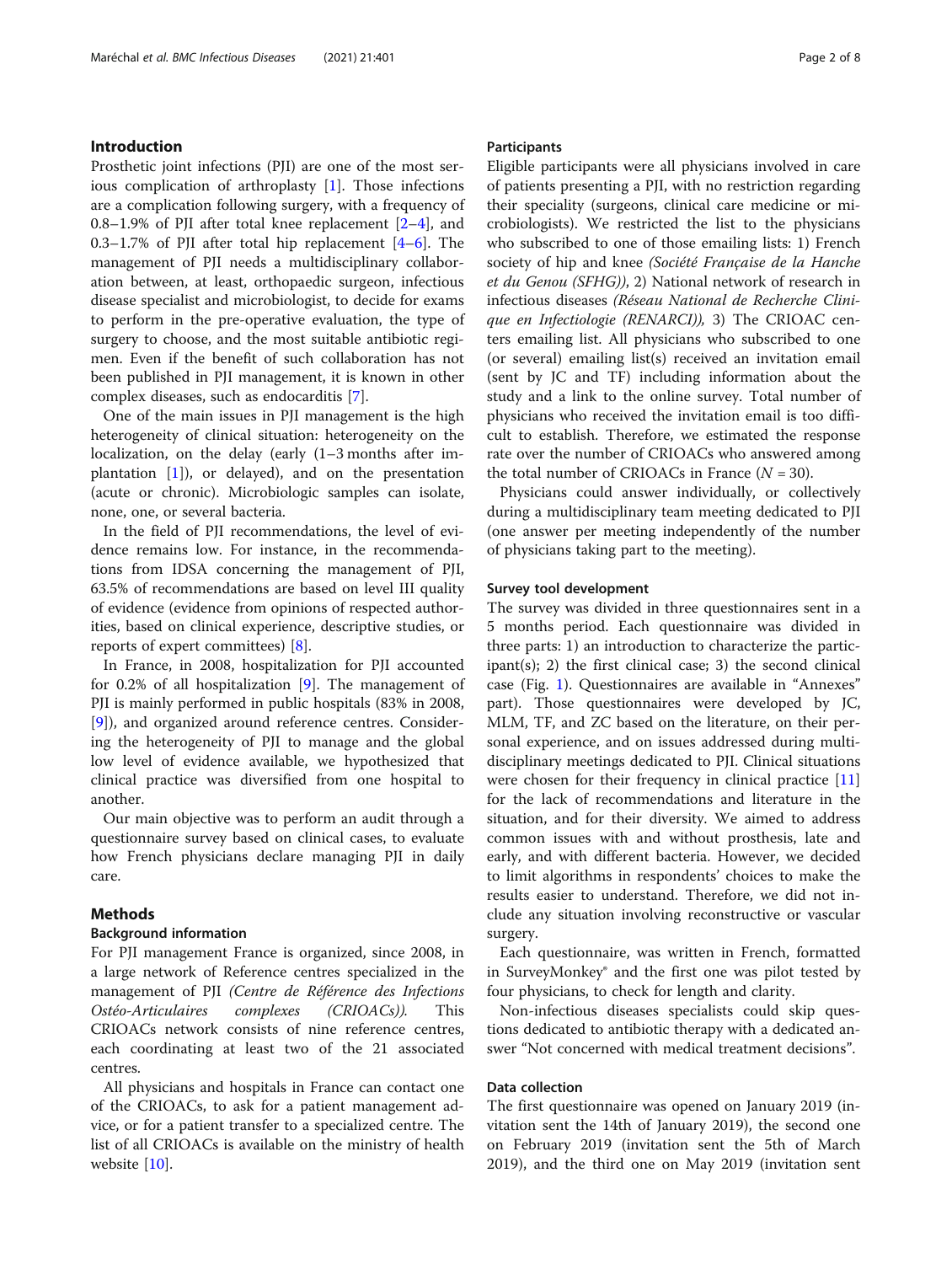<span id="page-2-0"></span>

the 20th of May 2019). The three questionnaires were closed on the 30th of June 2019. Reminders for the previous questionnaires were sent in each email invitation. Participation in the survey was voluntary, anonymous and without any financial compensation.

#### Ethical statement

All methods were carried out in accordance with the French Comission Nationale de l'informatique et des Libertés (CNIL) guidelines. All protocols were approved by the scientific committee of the French bone and joint infections national reference center network (CRIOAc). Informed consent was obtained from all health-care providers who participate to this survey.

#### Data analyses

Data from thrice surveys were extracted from the SurveyMonkey® platform, imported in an Excel® spread sheet and analysed with the  $\mathbb{R}^*$  software (version 3.5.1). Continuous variables were presented as means (and standard deviations), or as medians (and interquartile ranges) depending on the variable's distribution. Categorical variables were described as absolute numbers and percentages.

Univariate analyses were performed, using fisher exact test or chi square test were needed.

All answers were considered. If several physicians from the same institution answered individually (and not as a multidisciplinary team meeting), their answers were weighted to overcome the weight of one reference center compared to the weight of selection bias. For instance, when two physicians from the same institution answered individually, each of their answer weighted for 0.5).

#### Results

All answers presented in the Results section are weighted data (details in *Data analyses* section). All  $p$ -values

presented in the Results section are the result of univariate analysis.

#### Baseline characteristics of respondents

We sent thrice questionnaires to the three emailing lists detailed in the [Participants](#page-1-0) section. Answers from the CRIOACs to the questionnaires were: 1) 27.5/30 to the first questionnaire  $(Q1)$  $(Q1)$  (response rate = 92%); 2) 23/30 to the second questionnaire  $(Q2)$  $(Q2)$  $(Q2)$  (response rate = 77%); 3) 16/30 to the third questionnaire  $(Q3)$  $(Q3)$  (response rate = 53%). Respondents finished the questionnaires in 68%  $(O1)$ , 71%  $(O2)$ , and 67%  $(O3)$  of cases. All answers were taken into consideration. All respondents' characteristics are available Table [1.](#page-3-0)

#### Prophylaxis of PJI

In a situation with a patient presenting an history of invasive S. aureus infection (acute arthritis of a native joint associated with an MSSA bacteraemia, Q1C1 and Q1C2), 94% of respondents (50.75/54.25) were not performing a systematic nasal decolonization with mupirocin (without performing anterior nare swab), and 42% (22.75/54.25) were detecting S. aureus from anterior nare swab and treating the carrying patients.

For a patient with a history of S. aureus acute arthritis who requires a prosthesis on the same knee (Q1C2), 32% (17.5/54.25) did not administer antibiotic prophylaxis, with no difference between CRIOACs (25%, 6.5/ 25.5) and other centres (36%, 10/27.75), p-value = 0.406. For a patient presenting a late PJI with a positive S. aureus pre-operative needle puncture, in case of 1-stage exchange strategy, 39% (13.5/34.5) did not administer antibiotic prophylaxis, with a significant difference between CRIOACs (26%, 4.5/17.5), and other centres (67%, 9/13.5), *p*-value = 0.023.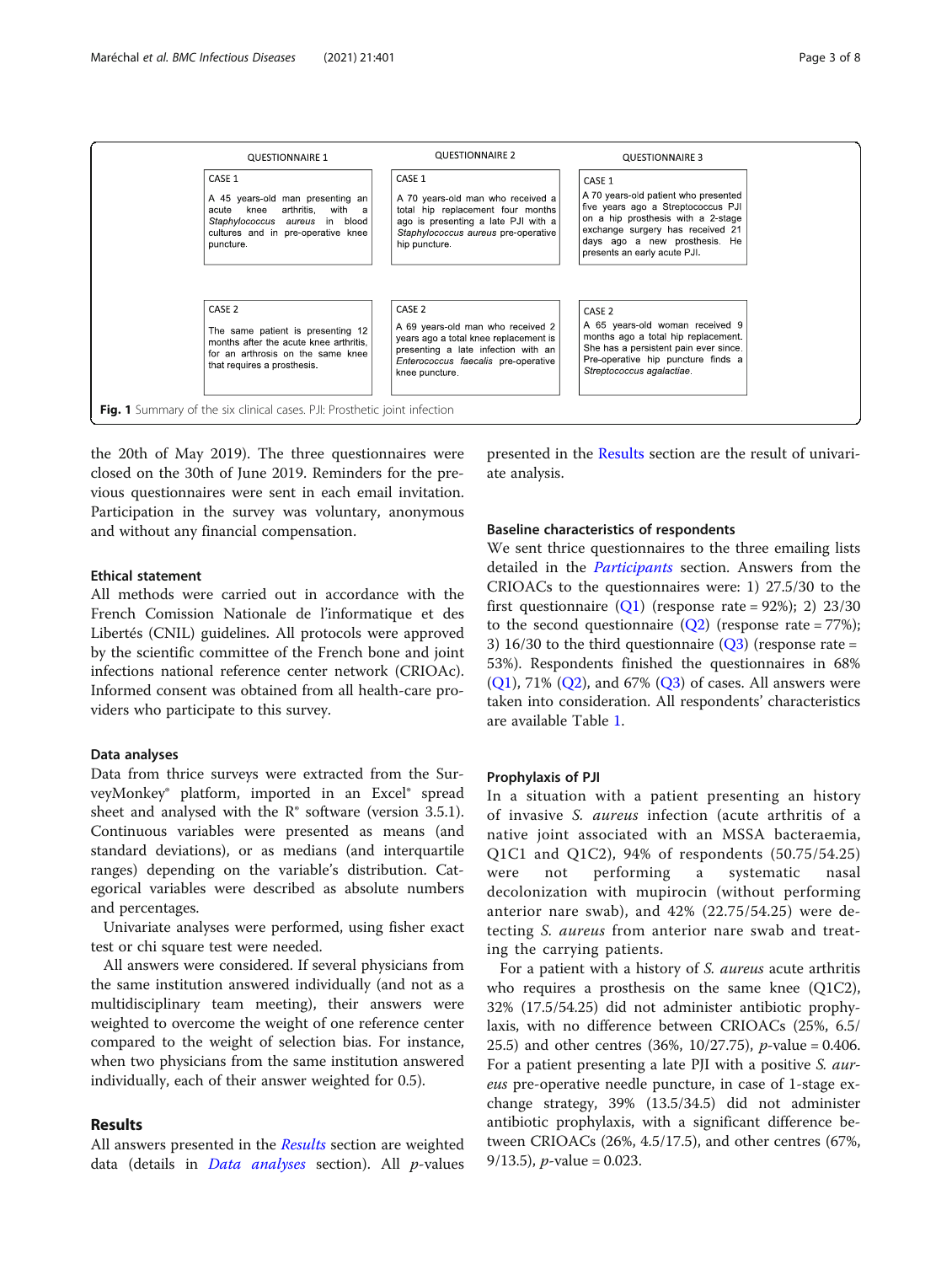### <span id="page-3-0"></span>Table 1 Characteristics of respondents (weighted data)

|                                                                                                                                                              | <b>First questionnaire</b> |      | Second questionnaire |      | Third questionnaire |      |
|--------------------------------------------------------------------------------------------------------------------------------------------------------------|----------------------------|------|----------------------|------|---------------------|------|
|                                                                                                                                                              | n/N                        | %    | n/N                  | %    | n/N                 | %    |
| The hospital is a CRIOAC in the management of PJI?                                                                                                           |                            |      |                      |      |                     |      |
| Yes                                                                                                                                                          | 27.5/63                    | 43.7 | 23/50                | 46.0 | 16/56               | 28.6 |
| No                                                                                                                                                           | 34.5/63                    | 54.8 | 25/50                | 50.0 | 38/56               | 67.9 |
| If the hospital is one of the CRIOAC in the management of PJI, how many multidisciplinary meetings dedicated to PJI are organized (per month)?               |                            |      |                      |      |                     |      |
| < 4                                                                                                                                                          | 5.5/27.5                   | 20.0 | 7.5/23               | 32.6 | 1.5/16              | 9.4  |
| $\overline{4}$                                                                                                                                               | 17.75/27.5                 | 64.5 | 10.5/23              | 45.7 | 8/16                | 50.0 |
| >4                                                                                                                                                           | 5/27.5                     | 18.2 | 4/23                 | 17.4 | 4.5/16              | 28.1 |
| If the hospital is not one of the CRIOAC in the management of PJI, do you have a multidisciplinary meeting dedicated to PJI?                                 |                            |      |                      |      |                     |      |
| Yes                                                                                                                                                          | 10.5/34.5                  | 30.4 | 8.5/25               | 34.0 | 17.5/38             | 46.1 |
| No                                                                                                                                                           | 22/34.5                    | 63.8 | 15.5/25              | 62.0 | 20.5/38             | 53.9 |
| For the hospital that are not one of the CRIOAC in the management of PJI, how many multidisciplinary meetings dedicated to PJI are organized<br>(per month)? |                            |      |                      |      |                     |      |
| < 4                                                                                                                                                          | 5.5/10.5                   | 52.4 | 5/8.5                | 58.8 | 10.5/17.5           | 60.0 |
| $\overline{4}$                                                                                                                                               | 2/10.5                     | 19.0 | 2/8.5                | 23.5 | 5/17.5              | 28.6 |
| Other                                                                                                                                                        | 1/10.5                     | 9.5  | 1.5/8.5              | 17.6 | 1/17.5              | 5.7  |
| For the hospital that are not one of the CRIOAC in the management of PJI, do you ask for expertise to a CRIOAC?                                              |                            |      |                      |      |                     |      |
| Yes                                                                                                                                                          | 22.5/34.5                  | 65.2 | 16/25                | 64.0 | 27.5/38             | 72.4 |
| No                                                                                                                                                           | 7/34.5                     | 20.3 | 8/25                 | 32.0 | 10.5/38             | 27.6 |
| Do you answer as an individual person or during a multidisciplinary meeting dedicated to PJI?                                                                |                            |      |                      |      |                     |      |
| Individual answer                                                                                                                                            | 41/63                      | 65.1 | 29/50                | 58.0 | 48/56               | 85.7 |
| Multidisciplinary meeting                                                                                                                                    | 16/63                      | 25.4 | 15.5/50              | 31.0 | 6/56                | 10.7 |
| For individual respondents, what is your speciality?                                                                                                         |                            |      |                      |      |                     |      |
| Surgeon                                                                                                                                                      | 32/41                      | 78.0 | 25.5/29              | 87.9 | 37/48               | 77.1 |
| Infectious disease specialist                                                                                                                                | 5.5/41                     | 13.4 | 4.5/29               | 15.5 | 10/48               | 20.8 |
| Other                                                                                                                                                        | 3.5/41                     | 8.5  | 1/29                 | 3.4  | 1/48                | 2.1  |
| If you are answering during a multidisciplinary team meeting, who are the specialist participating to the meeting?                                           |                            |      |                      |      |                     |      |
| Only surgeon, infectious disease specialist, and microbiologist                                                                                              | 7/16                       | 43.8 | 5.5/15.5             | 35.5 | 1.5/6               | 25.0 |
| More than surgeon, infectious disease specialist and microbiologist                                                                                          | 7/16                       | 43.8 | 9/15.5               | 58.1 | 1/6                 | 16.6 |
| Other                                                                                                                                                        | 2/16                       | 12.5 | 1/15.5               | 6.5  | 3.5/6               | 58.3 |
| How many PJI do you manage?                                                                                                                                  |                            |      |                      |      |                     |      |
| Less than one a month                                                                                                                                        | 24/63                      | 38.1 | 20/50                | 40.0 | 8.5/56              | 15.2 |
| 1 to 5 a month                                                                                                                                               | 8/63                       | 12.7 | 4/50                 | 8.0  | 12/56               | 21.4 |
| 1 to 5 a week                                                                                                                                                | 7.75/63                    | 12.3 | 6.5/50               | 13.0 | 5.5/56              | 9.8  |
| More than 5 a week                                                                                                                                           | 16.75/63                   | 26.6 | 15/50                | 30.0 | 26.5/56             | 47.3 |

CRIOAC: Reference centre in the management of PJI; PJI Prosthetic joint infection

## Table 2 Surgical management of prosthetic and joint infections (weighted data)

|                            |             | Q2C1            | <b>Q2C2</b>   | Q <sub>3</sub> C <sub>1</sub> | O3C2            |
|----------------------------|-------------|-----------------|---------------|-------------------------------|-----------------|
| <b>STRATEGY</b>            | <b>DAIR</b> | 2% (1/44.5)     | 5% (2/40)     | 23% (11/47)                   | 21% (11/53.5)   |
|                            | 1-stage     | 91% (40.5/44.5) | 75% (30/40)   | 82% (38.5/47)                 | 72% (38.5/53.5) |
|                            | 2-stage     | 4% (2/44.5)     | 20% (7/40)    | 9% (4/47)                     | 7% (4/53.5)     |
| <b>CEMENT</b> <sup>a</sup> | I-stage     |                 | 88% (26.5/30) |                               | 42% (16.5/38.5) |
|                            | 2-stage     |                 | 47% (7/15)    |                               | 8% (3/38,5)     |
| .                          |             |                 |               |                               |                 |

<sup>a</sup>Use of antibiotic-loaded cement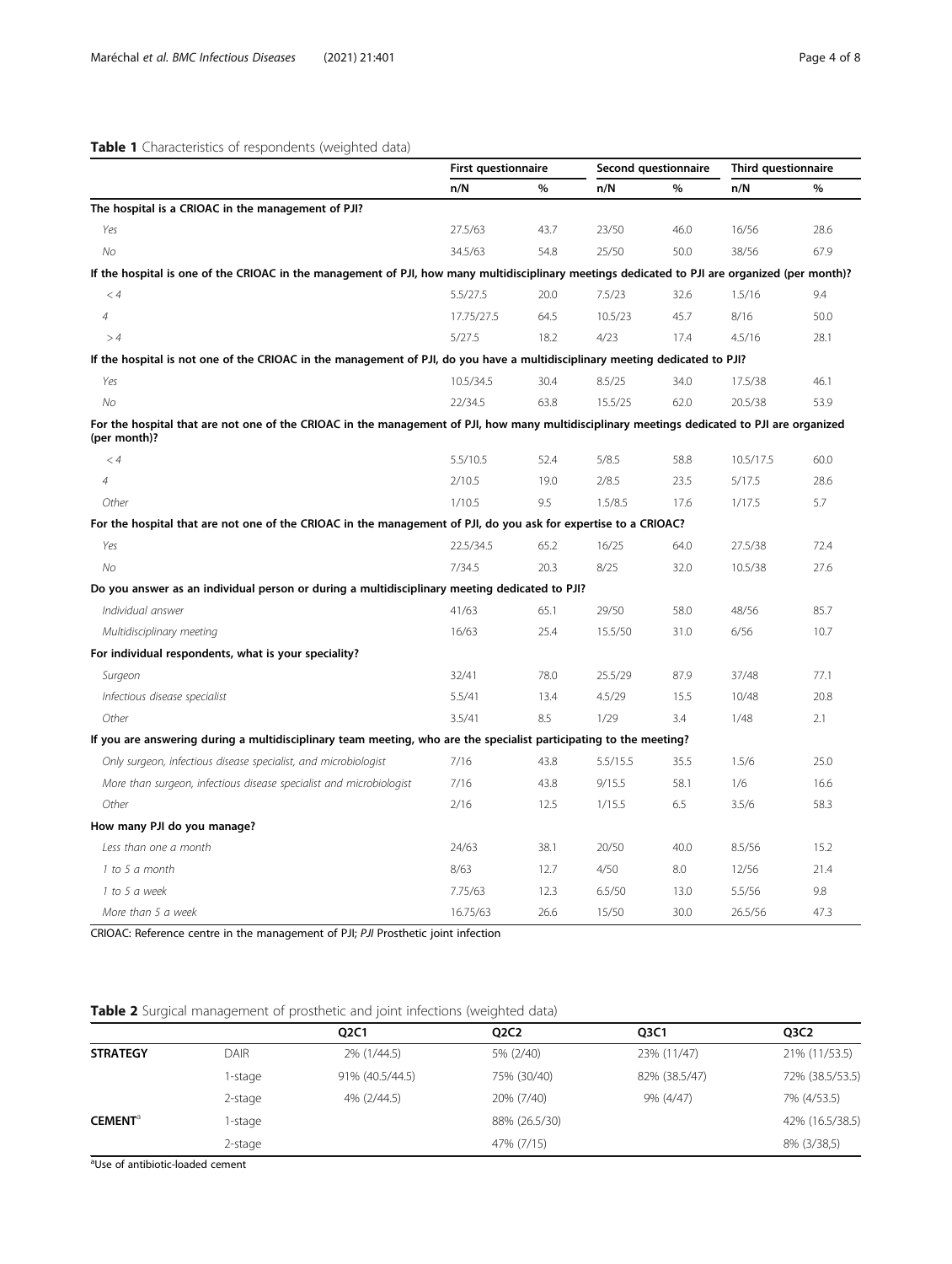<span id="page-4-0"></span>

| <b>Table 3</b> Medical treatment for prosthetic and joint infections |  |  |
|----------------------------------------------------------------------|--|--|
|----------------------------------------------------------------------|--|--|

|                                               |                                  | Q1C1                 | Q1C2                | Q2C1       | Q <sub>2</sub> C <sub>2</sub> | Q <sub>3</sub> C <sub>1</sub> | Q3C2              |
|-----------------------------------------------|----------------------------------|----------------------|---------------------|------------|-------------------------------|-------------------------------|-------------------|
| Post-operative treatment                      | Pre-operative documentation      | <b>YES</b>           | <b>NO</b>           | <b>YES</b> | <b>YES</b>                    | <b>NO</b>                     | <b>YES</b>        |
|                                               | Bacteriological<br>documentation | <b>MSSA</b>          | <b>MSSA</b>         |            | SAMS E. faecalis              | <b>MSSA</b>                   | S. agalactiae     |
|                                               | Narrow-spectrum antibiotic       | 99% (36.25/<br>36.5) | <b>NA</b>           | <b>NA</b>  | 24% (12/50)                   | <b>NA</b>                     | 45% (14/31)       |
|                                               | Broad-spectrum antibiotic        | 0%                   | <b>NA</b>           | NA.        | 43% (21.5/<br>50)             | <b>NA</b>                     | 52% (16/31)       |
| Oral antibiotic                               | Rifampicine + quinolones         | 70% (28/40)          | 92% (33.5/<br>36.5) | NA.        | <b>NA</b>                     | 90% (19/<br>21)               | <b>NA</b>         |
| Total antibiotic regimen after<br><b>DAIR</b> | 3 weeks                          | 6% (2/36)            | <b>NA</b>           | <b>NA</b>  | <b>NA</b>                     | <b>NA</b>                     |                   |
|                                               | 4 weeks                          | 35% (12.5/36)        |                     |            |                               |                               |                   |
|                                               | 6 weeks                          | 53% (0.5/36)         |                     |            |                               |                               | 26% (6/23.5)      |
|                                               | 8 weeks                          | 1% (0.5/36           |                     |            |                               |                               |                   |
|                                               | 3 months                         | 3% (1/36)            |                     |            |                               |                               | 68% (16/<br>23.5) |
|                                               | Suspensive                       | <b>NA</b>            |                     |            |                               |                               | 4% (1/23.5)       |

DAIR Debridement, Antibiotic and Implant Retention, MSSA Methicillin-susceptible Staphylococcus aureus, NA Not applicable

#### Surgical intervention

Concerning late PJI (Q2C1, Q2C2, and Q3C1), most of respondents chose a 1-stage exchange strategy (72–91%) compared to 2-stage exchange strategy (9–20%) or debridement with removal of mobile components via an open arthrotomy (23%) (Table [2\)](#page-3-0).

Concerning early PJI (Q3C1), 94% of respondents (48.5/51.5) chose a debridement with removal of mobile components via an open arthrotomy, 4% (2/51.5) chose a 1-stage exchange strategy, 2% (1/51.5) chose a debridement via an arthroscopy without any removal, and none of the respondents chose a 2-stage exchange strategy.

There was no difference between CRIOACs and other centres to choose between a 1-stage or a 2-stage exchange strategy (Q2C2: 22% (4/18.5) of 2-stage exchange strategy for non CRIOACs vs. 21% (4/19.5) for CRIOACs, *p*-value = 1; Q3C2: 5%  $(1.5/27.5)$  vs. 22%  $(2.5/$ 11.5), *p*-value = 0.562). The 1-stage exchange strategy was more chosen for the S. aureus infections. There was a significant difference between the choice of a 1-stage exchange strategy for a S. aureus PJI and a E. faecalis PJI  $(p = 0.02)$ , and between a *S. aureus* and a gram-positive cocci in chains documentation ( $p = 0.007$ ). However, there was no difference between CRIOAC and non-CRIOAC centres.

Antibiotic impregnated bone cement was used in case of 1-stage or 2-stage exchange strategy (Table [2\)](#page-3-0).

#### Post-operative antibiotic treatment

Concerning MSSA bone and joint infection (BJI)/PJI (Q2C1, and Q3C1) for a late chronic PJI, after a positive S. aureus pre-operative needle puncture, 22% (10/44.5) of respondents did not consider this positive puncture to choose post-operative antibiotic therapy.

Concerning late PJI with a pre-operative documentation (Q2C2 and Q3C2), most respondents chose a broad-spectrum antibiotic (Table 3), and 60% (18.5/31) used a dual antibiotic regimen.

#### Oral antibiotic regimen

Concerning the prescription of rifampicin for S. aureus BJI/PJI (Q1C1, Q2C1, and Q3C1): respondents were giving priority to a regimen associating fluoroquinolone and rifampicin (70–90%) (Table 3).

For S. aureus PJI (Q2C1), clindamycin was a frequent choice if fluoroquinolone or rifampicin were not available (64%, 23.5/36.5), but the  $MLS_B$  inducible phenotype was considered (23%, 8.5/36.5 of clindamycin in case of a MLS<sub>B</sub> inducible phenotype), then cotrimoxazole (7%, 2.5/36.5) was the first alternative.

For S. agalactiae PJI the use of dual therapy was common (91%, 36/39.5). Dual therapy including rifampicin was chosen among 44% (18.5/39.5) of the responders.

#### Total antibiotic regimen duration

Concerning total antibiotic regimen duration: 1) After a 1-stage exchange surgery, total antibiotic regimen duration was for Q2C1: 4–6 weeks (16%, 6/36.5), 6–8 weeks (49%, 18/36.5), 8–12 weeks (33%, 12/36.5), or 6 months (1%, 0.5/36.5); and for Q3C2: 6 weeks (37%, 16.5/45), 8 weeks (4%, 2/45), or 12 weeks (59%, 26.5/45).

2) After a 2-stage exchange surgery (Q2C2), total antibiotic regimen duration was 8 weeks (6 weeks between explantation and implantation, and 2 weeks after implantation) (45%, 19/42), 10 weeks (5%, 2/42), or 12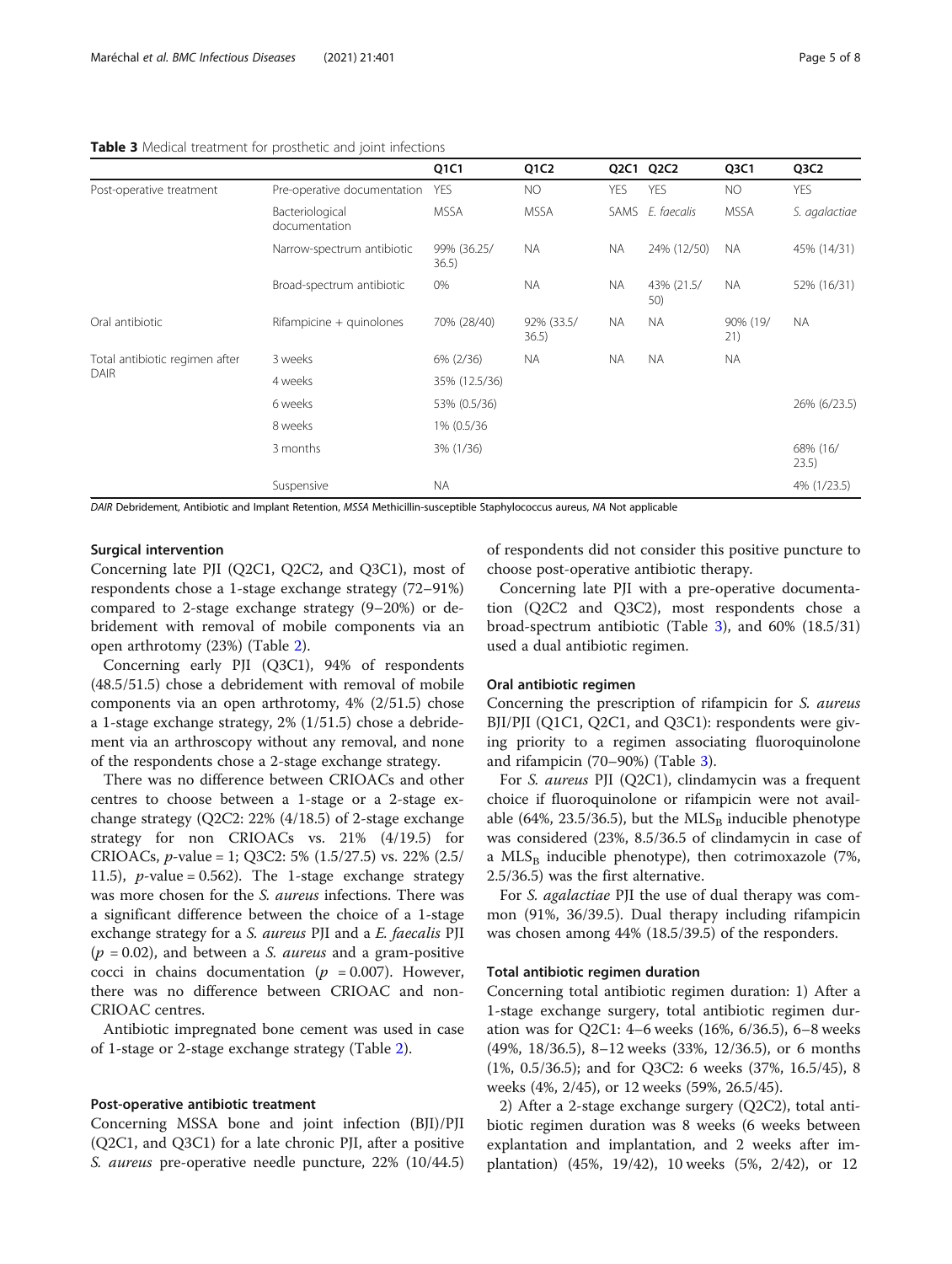weeks (6 weeks between explantation and implantation, and 6 weeks after implantation) (24%, 10/42).

3) After a debridement via an arthroscopy without mobile components exchange (Q1C1 and Q3C1), total antibiotic regimen duration varied between 3 weeks and 3 months (Table [3](#page-4-0)).

#### **Discussion**

#### Surgical management

The 2-stage exchange strategy is commonly used in the USA and is considered as the gold standard for prosthesis replacement  $[1, 12]$  $[1, 12]$  $[1, 12]$ . An European survey (EBJIS survey) also found that 2-stage exchange strategy was the most common philosophy regarding treatment of chronic PJI [[13](#page-7-0)]. However, when prosthesis replacement was clearly indicated for chronic infections in our study, 1-stage exchange strategy was chosen more frequently (without any significant difference between CRIOACs and other centres). Our clinical cases presented PJI without sinus tract or inadequate soft tissue coverage, no systemic manifestation of infection and with identified organisms prior to surgery; none of the usual criteria for a 2-stage exchange strategy were present [\[14\]](#page-7-0). More recently, a better functional outcome of 1-stage exchange strategy has been suggested in total knee arthroplasty [[15,](#page-7-0) [16](#page-7-0)]. Those results need to be confirmed but they highlight another crucial outcome criteria which has to be considered beside the microbiological cure.

#### IV antibiotic therapy

In case of a positive S. aureus pre-operative needle puncture (Q2C1), 22% of respondents did not consider this positive result to choose the post-operative antibiotic therapy. For a late S. agalactiae PJI, 12% started an antibiotic therapy before surgery, based on the pre-operative needle puncture. Even with the pre-operative identification of a bacteria (E. faecalis in Q2C2, or S. agalactiae in Q3C2), 45 and 47% of respondents, added an antibiotic therapy against MRSA to the penicillin therapy. Few studies have compared the microbiologic concordance between pre-operative and per-operative samples. In the work of Goulenok et al., only presented in congress, concordance between both exams was 85% [\[17\]](#page-7-0), and in a Matter-Parrat et al. work, concordance was 74% [\[18](#page-7-0)]. The choice, whether to start or not an antibiotic regimen before surgery, and therefore before per-operative microbiological samples probably needs to be decided depending on the isolated bacteria after needle puncture (commensal or strictly pathogenic bacteria) and, as suggested by the Spanish recommendations, in case of a skin and soft tissue infection, an antibiotic therapy can be started for few days, in order to allow a non inflammatory surgical approach [[19\]](#page-7-0).

In two clinical cases (Q1C2 and Q2C1), questions on antibiotic prophylaxis showed that respectively 32 and 39% of respondents did not prescribe antibiotic prophylaxis before performing microbiological sample. The main reason is probably the risk to sterilise microbiological samples. A literature review from Wouthuyzen-Bakker et al. pooled all studies comparing patient with and without antibiotic prophylaxis [\[20](#page-7-0)]. In the antibiotic prophylaxis group, 88% of cultures were positive, vs. 95% in the non antibiotic prophylaxis group ( $p$ -value = 0.004). However, several works showed that after a PJI treatment, a failure can occur with the same bacteria, or with another one, which enhance the importance of all infections prevention. Giving the functional damages and the financial burden of PJI, from our point of view it seems more prudent to administer antibiotic prophylaxis at the cost of microbiological samples.

#### Oral antibiotic prescription

Rifampicin was preferred in all situation with a S. aureus PJI (Q2C1 and Q3C1), with respectively 92 and 90% of respondents who were giving priority to an oral regimen associating fluoroquinolone and rifampicin. The crucial role of rifampicin for PJI treatment has already been demonstrated several times [[21\]](#page-7-0). Recommendations on this regimen for S. aureus are clear with a high level of evidence (A-I)  $[1, 19]$  $[1, 19]$  $[1, 19]$  $[1, 19]$ . The presence of an MLS<sub>B</sub> inducible phenotype in S. aureus significantly influence the selection of antibiotics in our survey. However, data regarding clindamycin resistance emergence in such situation in still lacking and a recent report from a French team analysing the outcome of S. aureus BJI with such phenotype treated with clindamycin is reassuring when another antibiotic is associated [[22\]](#page-7-0). Finally, for S. aureus, cotrimoxazole, clindamycin and fusidic acid are the three drugs chosen after rifampin and fluoroquinolone. This is in accordance with the body evidence of antibiotic diffusion in bone and the accumulation of efficacy data of those drugs for BJI [[23](#page-7-0)]. Despite appropriate bone diffusion linezolid is the last choice probably because of its safety profile and the fear of adverse effects promoted by an off-label use beyond 4 weeks. Nevertheless, because of an increased tolerability [[24](#page-7-0)] it will be interesting to follow the place of tedizolid in this context.

Despite a significant impact on the outcome [[25\]](#page-7-0) in the largest cohort published to date rifampicin was not included in the majority of treatment proposition for of S. agalactiae PJI.

#### Total duration of antibiotic regimen

In our survey, after a 1-stage exchange surgery, total antibiotic regimen duration was from 6 to 8 weeks (49%, Q2C1), or 12 weeks (59%, Q3C2). After a 2-stage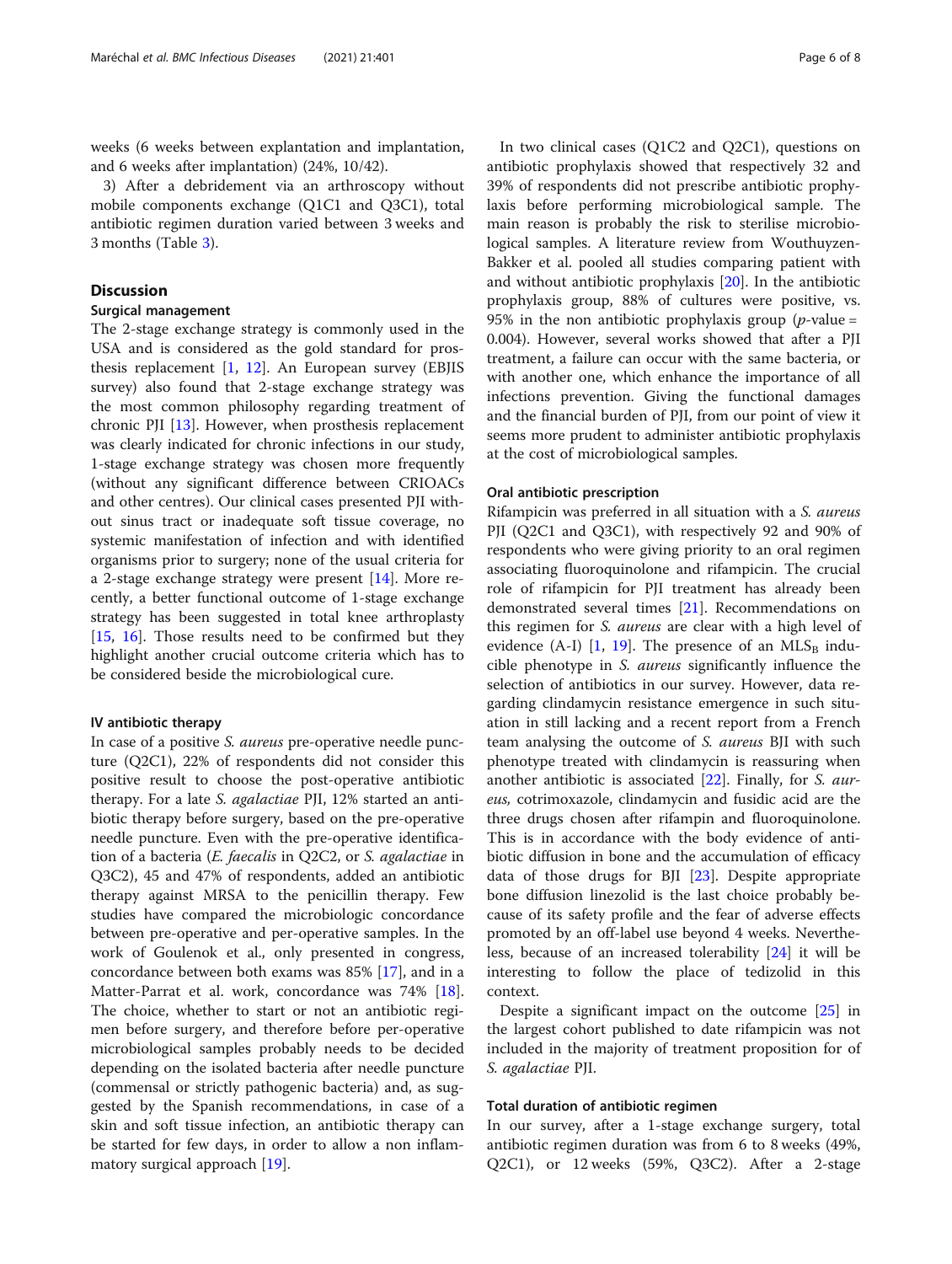<span id="page-6-0"></span>exchange surgery, total antibiotic regimen duration was 8 weeks (including 2 weeks after reimplantation) (45%, Q2C2). After a debridement via an arthroscopy without mobile components exchange (Q3C1) 3 months (68%). A recent literature review by Yen et al., in 2019 analysed 10 studies that compared short-course (4 to 8 weeks) versus long-course (4 weeks to 6 months) antibiotic regimen [[26](#page-7-0)]. It included 856 patients from 1987 to 2013. They did not find any difference between both groups (RR = 0.87, 95% confidence interval (CI) [0.62–1.22]). For S. aureus PJI, after a 1-stage exchange surgery, American recommendations suggest a total duration of antibiotic regimen of 3 months [1]; Spanish recommendations are more moderate (and more recent), and suggest a total antibiotic regimen going from four to 8 weeks [[19](#page-7-0)], based on a literature review over 28 studies, but with a low level of evidence (B-II). A French work, DATIPO, published its first results [[27](#page-7-0)]. They compared 6 weeks vs. 12 weeks antibiotic therapy for PJI. They did not show non-inferiority in the 6 weeks group, with 22% vs. 14% of failure (8.2 90%CI [0.7–15.7]). Based on these results, 3 month of therapy seems to be more appropriate.

#### Strengths and limitations

Our study is a pilot study. It is original, since it was dedicated to all physicians involved in the management of PJI, and because we distinguished CRIOACs in the management of PJI with other centres, and individual answers with answers during a multidisciplinary meeting dedicated to PJI. The survey was sent through three different emailing lists and therefore touched the utmost concerned physicians. The data were weighted to overcome the selection bias and to avoid large centres to be over-represented.

Our work also has some limitations. First, the response rate is hard to evaluate since we do not know precisely how many physicians received the invitation emails. The response rate from the CRIOACs decreased during time (92, 77 and 53%). This is probably due weariness, since our survey was spread over few months. Then, the characteristics of the respondents to the third questionnaire were very different to those in the first and second questionnaires. More respondents were answering as individuals, and less respondents were part of CRIOACs.

### Conclusion

Surgical strategy for the management of PJI with common clinical and bacteriological backgrounds was homogenous with a preference for one-stage strategy. Medical management was more heterogenous with a wide range of duration of post-operative antibiotic duration, or total antibiotic duration. This heterogeneity in medical PJI management reflects the heterogeneity of those infections and difficulties to perform studies with strong conclusions, and therefore to publish high level of evidence recommendations.

#### Supplementary Information

The online version contains supplementary material available at [https://doi.](https://doi.org/10.1186/s12879-021-06075-x) [org/10.1186/s12879-021-06075-x](https://doi.org/10.1186/s12879-021-06075-x).

| <b>Additional file 1.</b> |  |
|---------------------------|--|
| <b>Additional file 2.</b> |  |
| <b>Additional file 3.</b> |  |

#### Acknowledgments

#### We would like to thank:

-The national scientific committee of the CRIOAc network (President Tristan Ferry, other members: Didier Mainard, Simon Marmor, Eric Steindel, Eric Senneville, Andreas Stein, Véronique Dubois, Pascale Bemer), who approved the study ant proposed the survey to physicians, surgeons microbiologists who are usually performing multidisciplinary meetings in the 30 different hospitals belonging to the network.

-Four physicians that pilot tested the first questionnaire: David Chirio (Hôpital l'Archet, CHU de Nice). Frederic-Antoin Dauchy (CHU de Bordeaux). Marie-Paule Gerlinger (Hôpital Européen Georges Pompidou).

#### Authors' contributions

J.C. and T.F. initiated the study. J.C., M.L.M., T.F. and Z.C. contributed to the study design. J.C., M.L.M., S.L., A.F., C.B., J-F.G.,T.F. and the scientific committee of CRIOAc contributed to the implementation and supervision of the study. J.C. and M.L.M. analysed the data and takes responsibility for the accuracy of the data analysis. J.C., M.L.M., and T.F. drafted the manuscript. All authors read and approved the final manuscript.

#### Funding

The study was carried out as part of our routine work.

#### Availability of data and materials

The Datasets used and analysed during the current study available from the corresponding author on reasonable request.

#### Declarations

#### Ethics approval and consent to participate

This study presents the data from a survey based on clinical cases not from patients.

All methods were carried out in accordance with the French Comission Nationale de l'informatique et des Libertés (CNIL) guidelines. All protocols were approved by the scientific committee of the French bone and joint infections national reference center network (CRIOAc). Informed consent was obtained from all health-care providers who participate to this survey.

#### Consent for publication

Not applicable.

#### Competing interests

None to declare.

#### Author details

<sup>1</sup> Centre Hospitalier de Grenoble, Grenoble, France. <sup>2</sup>Université de Grenoble-Alpes, Grenoble, France. <sup>3</sup>Hôpital de Mercy, Centre Hospitalier Régional de Metz-Thionville, Ars-Laquenexy, France. <sup>4</sup>Claude Bernard University Lyon 1, Villeurbanne, France. <sup>5</sup>Université Côte d'Azur, Nice, France <sup>6</sup>Société Française de chirurgie de la hanche et du genou, Paris, France. <sup>7</sup>CRIOAc Lyon, Lyon, France. <sup>8</sup>Université Côte d'Azur, CHU, INSERM, C3M Nice, France. <sup>9</sup>Infectiologie, Hôpital Archet 1, Centre Hospitalier Universitaire de Nice, Nice, France.

#### Received: 1 December 2020 Accepted: 9 March 2021 Published online: 01 May 2021

#### References

1. Osmon DR, Berbari EF, Berendt AR, Lew D, Zimmerli W, Steckelberg JM, et al. Diagnosis and management of prosthetic joint infection: clinical